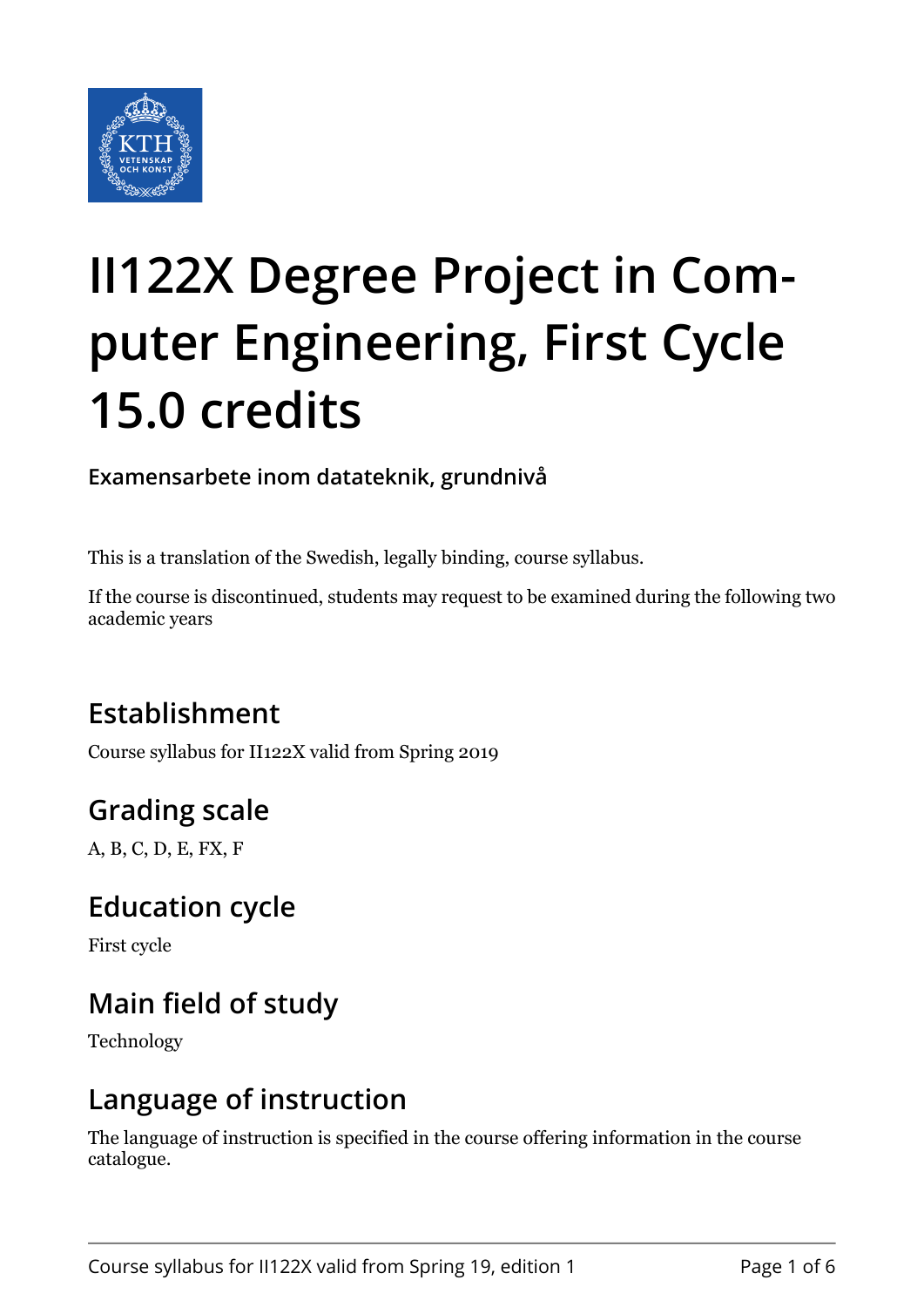# **Intended learning outcomes**

The purpose of the degree project is that the student shall apply and deepen knowledge, understanding, abilities, and approaches within the contexts of the education. The degree project should be carried out at the end of the education and imply a specialised study and synthesis of earlier acquired knowledge.

After completing the degree project, the student shall demonstrate the knowledge and skills required to work autonomously as a graduate engineer according to the national goals for engineer in Higher Education Ordinance. These include:

#### **Knowledge and understanding**

The student shall:

- demonstrate knowledge of the disciplinary foundation of the engineering field chosen and proven experience in this field as well as awareness of current research and development work, and
- demonstrate broad knowledge in the engineering field chosen and relevant knowledge of mathematics and the natural sciences.

#### **Skills and abilities**

The student shall:

- demonstrate the ability to, and with overall view, identify, formulate and deal with issues autonomously and creatively and to analyse and evaluate different technological solutions
- demonstrate the ability to use knowledge, critically and systematically, to model, simulate, predict and evaluate series of events on the basis of relevant information
- demonstrate the ability to plan and with appropriate methods undertake tasks within predetermined parameters
- demonstrate the ability to design and manage products, processes and systems while taking into account the circumstances and needs of individuals and the targets for economically, socially and ecologically sustainable development set by the community,
- demonstrate the capacity for teamwork and collaboration with various constellations, and
- demonstrate the ability to present and discuss information, problems and solutions in speech and writing and in dialogue with different audiences.

#### *b***d b**

The student shall:

- demonstrate the ability to make assessments informed by relevant disciplinary, social and ethical aspects
- demonstrate an understanding in and insight into the possibilities and limitations of the technology, its role in the society and the responsibility of the individual for how it is used, included social and economic aspects as well as environmental and occupational health and safety aspects and working environment aspects, and
- demonstrate the ability to identify the need for further knowledge and undertake ongoing development of his or her skills.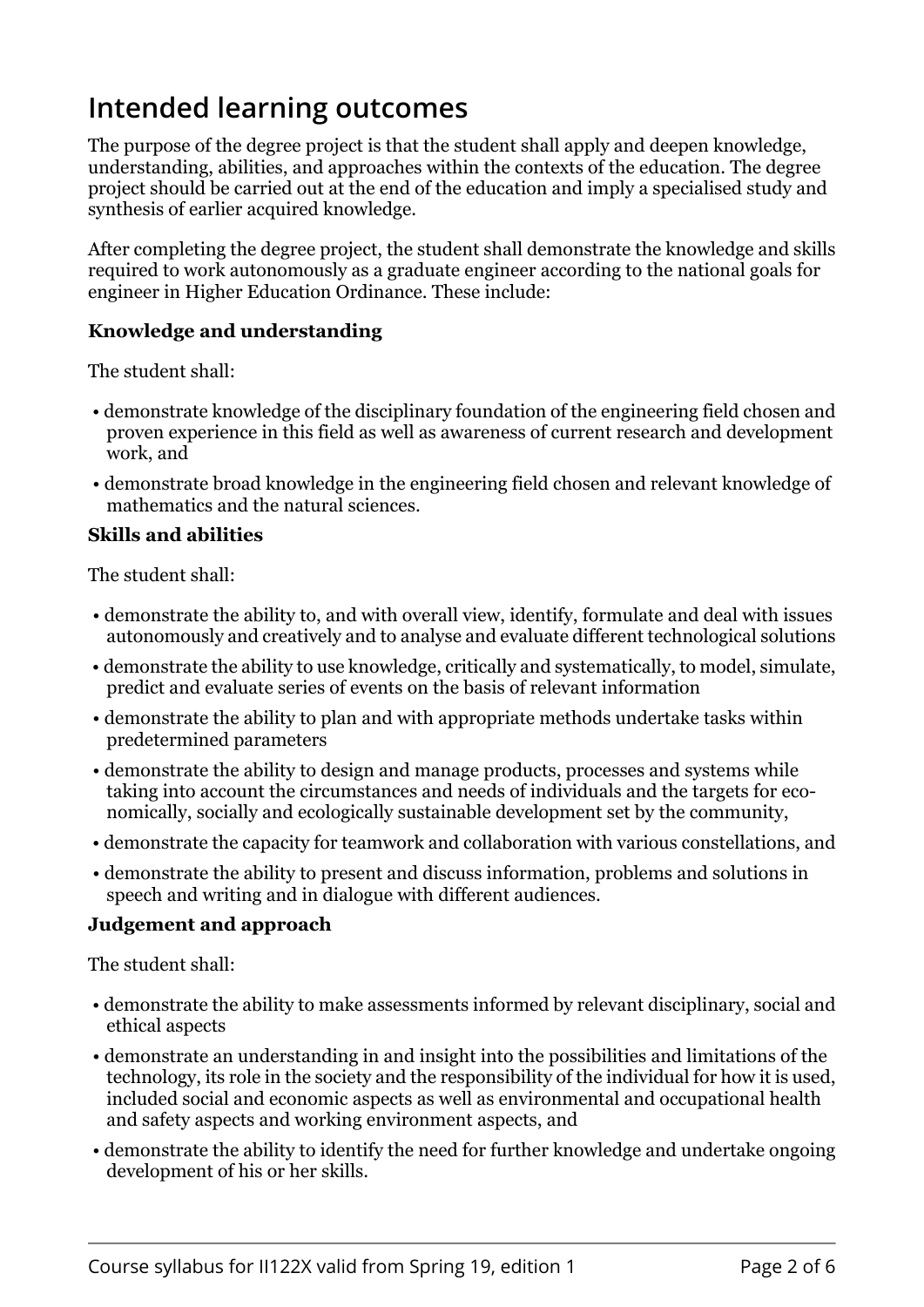### **Course contents**

The degree project complete the degree programme. The work can be carried out at a department within the higher education institution, in the industry or at other higher education institution/university in Sweden or abroad.

The degree project is carried out in pair with other student or, in exceptional cases, individually. If the degree project is carried out in pairs with other student, it is important that each individual's contributions can clearly be distinguished so fair grading can be made.

Before the degree project course starts, the student shall identify an appropriate degree project task and formulate a project proposal that can be presented to the examiner for approval. The assignment must be chosen, so that it implies a natural progression of the knowledge and skills that have been acquired within the education.

After project proposal has been accepted, the student designs an individual plan for the degree project and starts the work where knowledge and methods from the education are applied.

The work must build on a scientific foundation and engineering experiences and contain parts of investigation and analysis. Practically construction work can be part of the work and shall mainly intend to verify set models and theories for solving the assignment, as well as be an application of chosen scientific and engineering methodology.

The student completes the course with an oral presentation and defend own work, as well as an opposition on other student's degree project work and a self-assessment.

Language of instruction are Swedish or English.

The report, with appendices, can be written in Swedish or English. Title and summary are always stated in both languages.

#### Learning activities

Before the degree project course starts, the student shall identify an appropriate degree project task and formulate a project proposal that can be presented to the examiner for approval. The assignment must be chosen, so that it implies a natural progression of the knowledge and skills that have been acquired within the education.

The student must write an individual plan for the degree project in which the problem description/assignment and the preconditions for the implementation of the work are specified. The individual plan for the degree project should include a background including a problem description and scientific aspects/question formulations, purpose(s), goals, delimitations, the relevance of the project, methods and time schedule for the implementation of the degree project. The individual plan shall also include a brief self-reflection where the student accounts for his knowledge to carry out the assignment and the planning for how potential remaining courses, that are required for higher education qualification, shall be completed. The individual plan for the degree project, shall be approved by the examiner.

The student carries out an in-depth pre-study including discussions of method choice and theoretical background with a literature study that is reported as a part of a draft to a preliminary version of the written degree project report.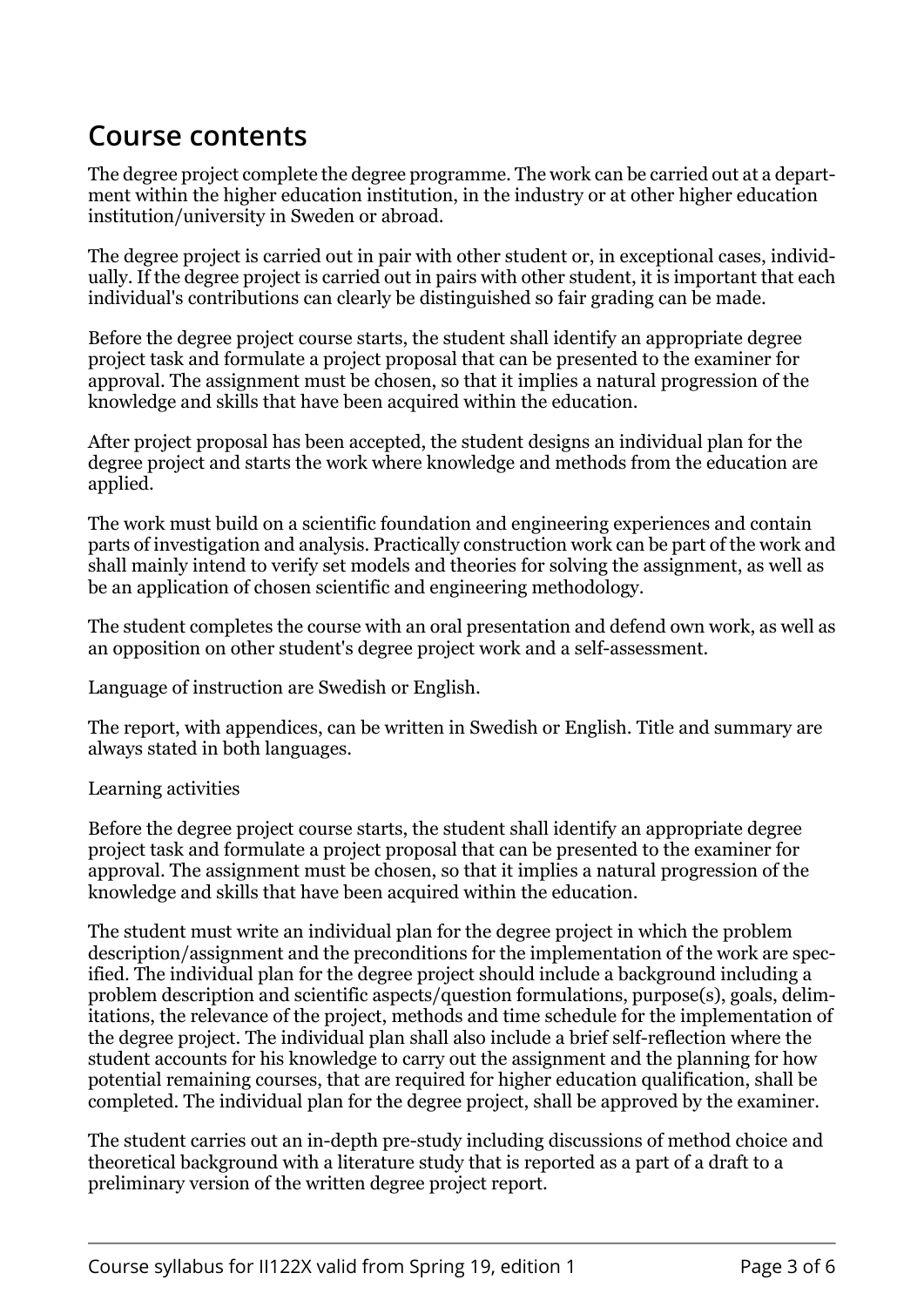The student carries out an individual independent project, where knowledge and methods from the education are applied.

The student plans and carries out oral presentation and defence of his or her degree project.

The student carries out an oral and written review of another degree project on the same level.

The student writes and presents a written degree project report, where the student clearly presents and discusses own conclusions in the degree project and the knowledge and the arguments that support them.

The student carries out a self-assessment of the degree project according to the model for "Assessment of quality of degree project for Bachelor of Science in Engineering". The self-assessment is enclosed as appendix in the degree project report.

# **Disposition**

- The degree project is one individual degree project that is carried out by one or two students.
- The student/the students contact appropriate examiner before course registration can take place and work can start. Alternatively, the director of studies for degree projects may propose an examiner.
- The student(s) prepares a brief written project proposal that describes the work. This description shall be enclosed to the registration material. The description shall contain background, purpose, objective and method description as well as a self-evalutation of the own preconditions to carry out the assignment.
- The examiner verifies that the students satisfy the general and specific entry requirements for degree project and that the suggested degree project can satisfy the expected learning outcomes for the degree project course. The examiner verifies that the degree project falls within the degree programme/s subject area and that the questions at issue indicate appropriate progression within the education. The examiner signs the registration form.
- The examiner appoints a supervisor at KTH and approves a possible industry supervisor in consultation with the director of studies for degree project.
- Examiner is responsible for getting the degree project registered in LADOK.
- The student writes an individual plan for the degree project and deliver it to the examiner for approval. The individual plan for the degree project should contain a background including a problem description and scientific aspects/question formulations, purpose(s), goals, delimitations, the relevance of the project, methods and time schedule for the implementation of the degree project.. The individual plan shall also contain a brief self-reflection where the student accounts for his knowledge to carry out the assignment and the planning for how potential remaining courses, that are required for higher education qualification, shall be completed. The individual plan for the degree project, shall be approved by the examiner.
- The student carries out a pre-study, chooses method(s), method description and literature study that is delivered for an approval of the supervisor at KTH. The student carries out an in-depth pre-study including discussion of method choices and theoretical background with literature study which is reported to the supervisor at KTH as a part of a draft to a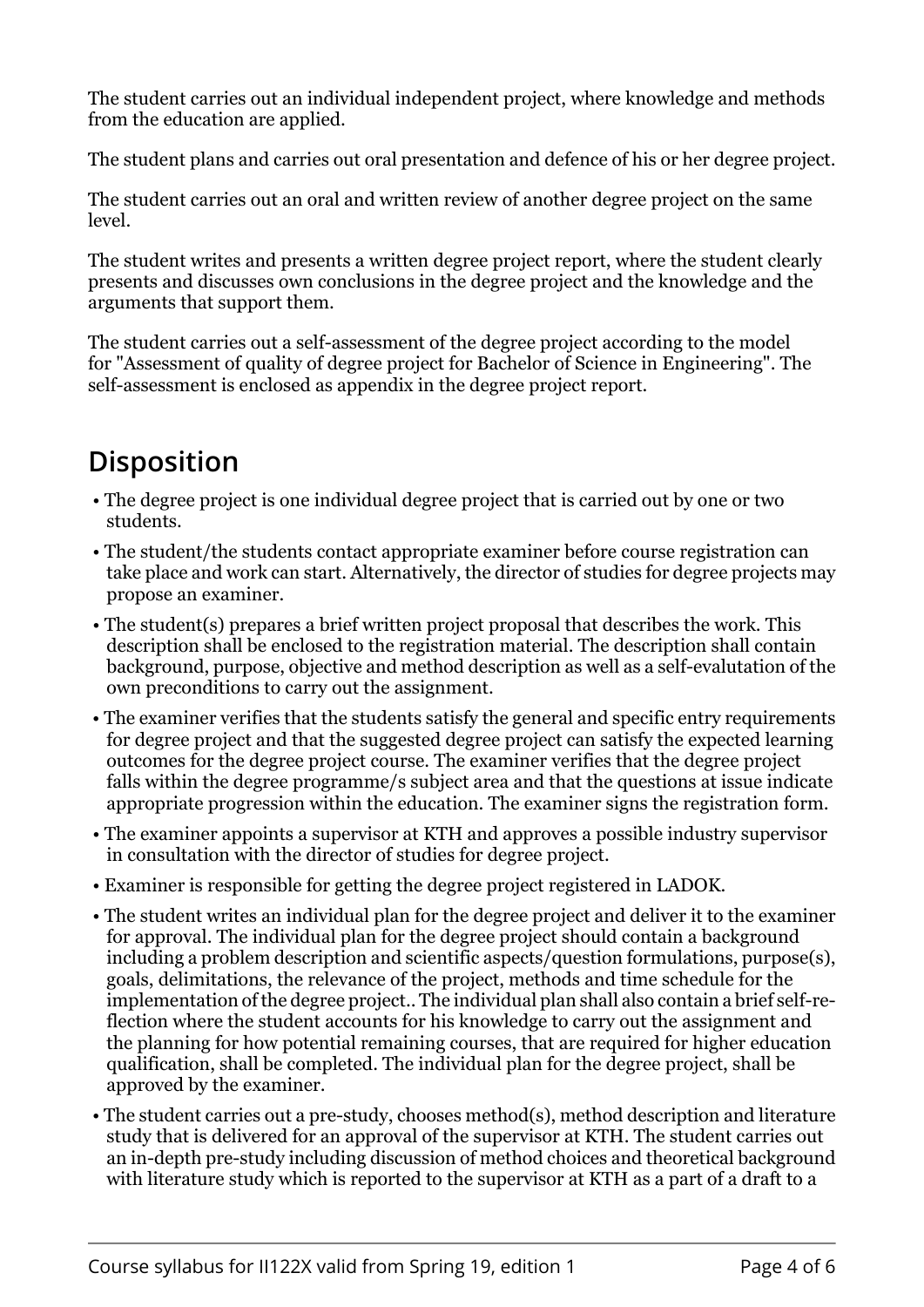preliminary version of the written degree project report. The draft must be approved by the supervisor.

- During the implementation of the degree project, the student shall regularly (at least every second week) report how the work progresses to the supervisor at KTH.
- The student shall continuously during the degree project, document the work in writing and work on the preliminary version of the written report.
- When the supervisor at KTH assesses that the student has reached the goals according to the plan for the degree project and that the quality of the preliminary written report holds high quality, the student writes a self-assessment of the degree project according to the template for "Assessment of quality of degree project for Bachelor of Science in Engineering". The supervisor gives feedback on the self evaluation, and the student will be given the opportunity to remedy possible deficiencies.
- The report and self evaluation shall be delivered, together with the supervisor's summary of the assessment of the degree project report, according to the template for "Assessment of the quality of the degree project" to the examiner for a preliminary approval.
- The student of the degree project is assigned another degree project student, for first-cycle studies, to publicly discuss the degree project. The date for opposition and the choice of degree project, to publicly discuss, shall be approved by the examiner. The student shall carry out an oral and written review of the other student's presentation of his or her degree project. The opposition is assessed by the examiner of the other student.
- The student shall carry out an oral presentation and a defence of his or her report.
- After the presentation, and no later than one week (or two weeks for half time studies) after presentation, the student shall deliver a final report to examiner. To the report, the student shall enclose an updated self-reflection based on the template "Assessment of quality of degree project for Bachelor of Science in Engineering".
- The examiner is responsible for the plagiarism checking of the degree project report.
- The examiner fills out the template "Assessment of quality of degree project for Bachelor of Science in Engineering".
- The grade shall be determined by a teacher (examiner), particularly appointed by the higher education institution.
- The examiner shall acquire support for grading from at least one other teacher on KTH, competent in the subject area, (who constitutes reviewer for the degree project).
- The final assessment and grading of degree project is made examiner with support from a group of qualified assessors.
- KTH's policy for public attendance applies to the implementation of the degree project and for publication of the report. The degree project report will be published electronically in Diva, according to the rules that apply to electronic publication of degree projects at KTH.

# **Specific prerequisites**

To start a degree project it is required that courses, that are considered relevant to the degree project, have been passed and that at least 120 credits from the programme syllabus of the program (consisting of completely completed courses) are completed. The student's preconditions, to carry out and complete the degree project, are assessed and accepted by an examiner before course registration.